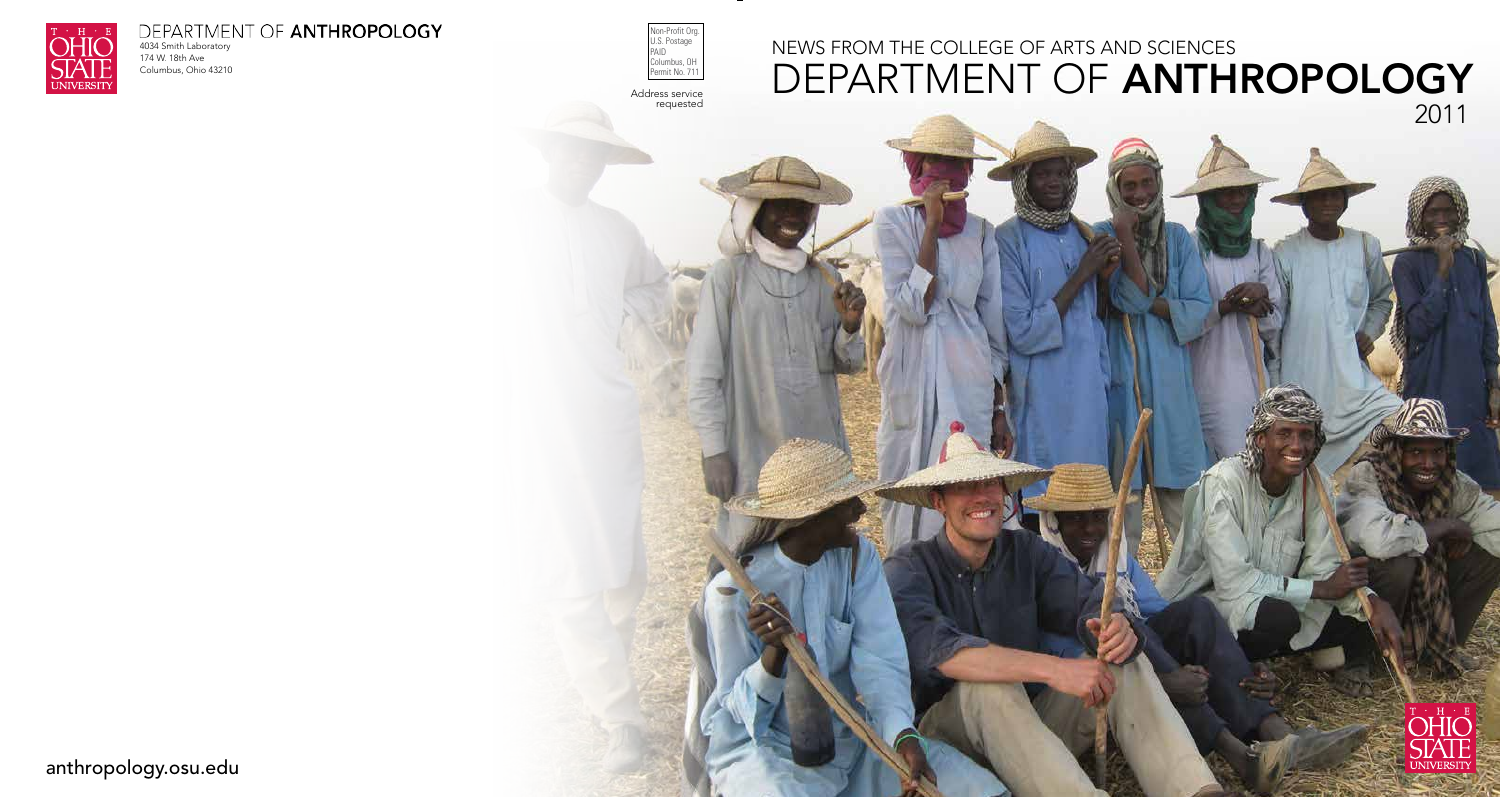Greetings, All! I so look forward to this annual communication with the many alumni and other friends of the Department of Anthropology. This letter gives me the chance to brag about all of the accomplishments of our students and faculty, and the exciting work that everyone is doing.

Despite economic issues facing our state and university, we are moving forward in so many ways. How does one go about measuring these advances, especially as we continue our momentum towards being the top program in evolutionary and ecological anthropology in the country?

One of the best measures is the remarkable number of awards our students and faculty have received since I last wrote you a little more than a year ago. This newsletter is filled with stories and awards reflecting the amazing work done by our undergraduate and graduate students and faculty. It is but a snapshot of our department's strength and productivity, and in making it a go-to place for students considering Ohio State for graduate education in Anthropology.

Through the generosity of Betsy Salt (MA, 1975), we have a newly-endowed research fund for graduate student research. The Elizabeth A. Salt Anthropology Travel Award endowment will provide an annual award to several graduate students engaged in dissertation research. We are extremely grateful to her for her generosity.

For the department to continue this upward trajectory and to reach its goal of eminence, we need your support. Please take a look at the back page of the newsletter and learn about how you can help make a difference. No matter the size of your contribution, it will go a long way in helping us support student research and to continue to build the infrastructure for our research and teaching programs. For example, in the summer of 2011, we have two field schools, in Florida (archaeology) and Italy (bioarchaeology).

These experiences provide students with training and experience that cannot be measured, but they require financial support. Please consider a donation to the Department of Anthropology. Feel free to call me (614-292-4117) or email me (Larsen.53@osu.edu) any time!

Warm regards, Clark Spencer Larsen Distinguished Professor of Social and Behavioral Sciences and Chair

### The Department is a leader in the STUDY of the PREHISTORY of the AMERICAN MIDWEST and SOUTHEAST.





### a message from THE chair

THE 8TH ANNUAL PAUL H. AND ERIKA BOURGUIGNON LECTURE IN ART AND ANTHROPOLOGY

took place on May 12, 2011 and featured Susan L. Huntington, Distinguished University Professor Emerita at Ohio State and director of the Huntington Photographic Archive of Buddhist Art. Professor Huntington spoke on *The Early Buddhist Art of India and the Emperor's New Clothes*.

Huntington is the author of *Art of Ancient India: Buddhist, Hindu, and Jain,* which has become the standard work on Indian art.

Over 100 faculty, staff, and community members attended the lecture and reception.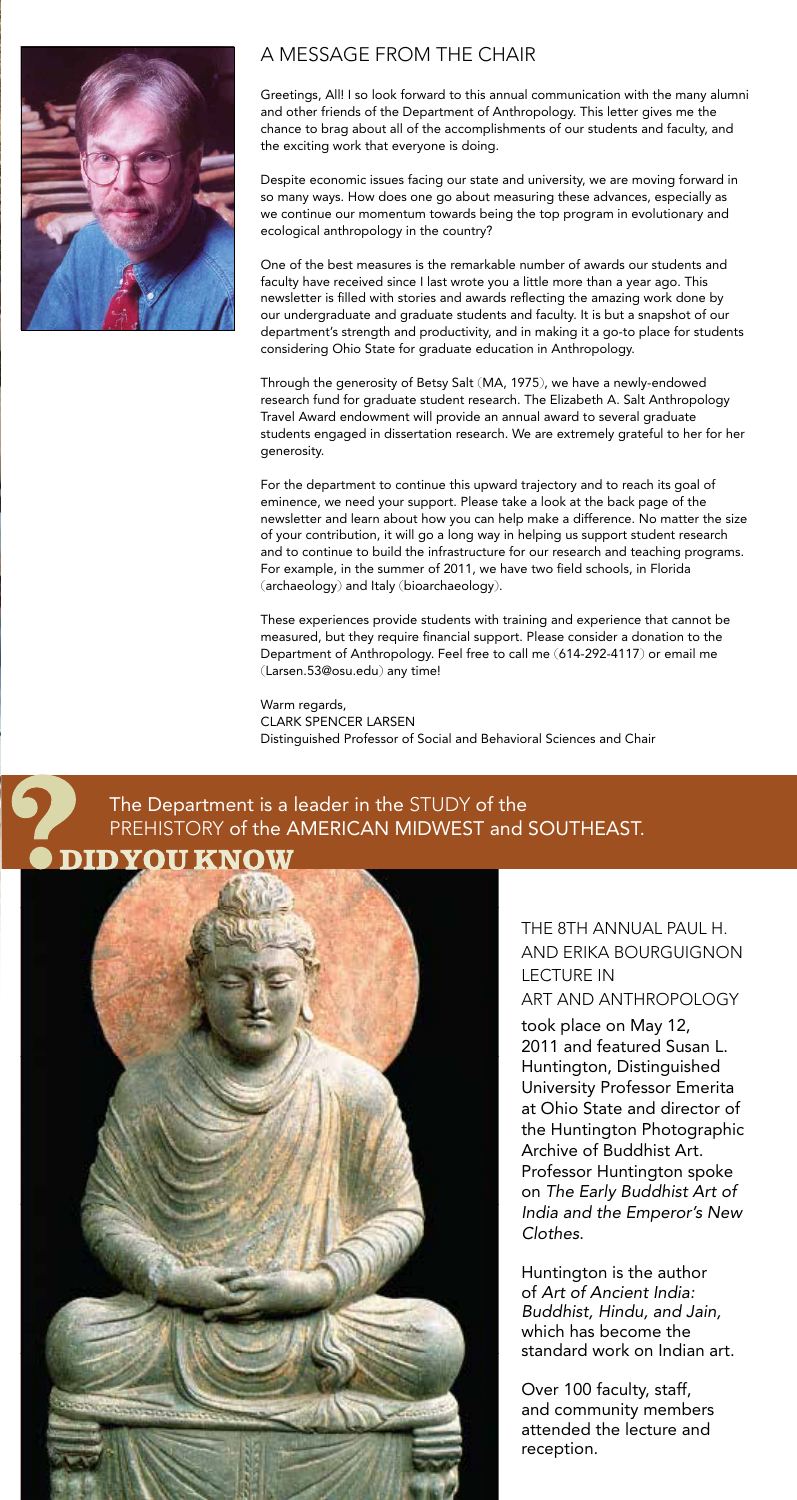# THE MONKEYS OF THE TAÏ FOREST

#### For almost 20 years,

I, professor of anthropology, has been observing and documenting the behavior of a community of West African monkeys living in the Taï forest of Ivory Coast. McGraw, director of the Taï Monkey Project, and a staff of seven field workers, watch over 1,000+ primates trying desperately to keep illegal poaching, deforestation, and human encroachment at bay.

"The ability of these monkeys to survive depends, almost entirely, on our ability to maintain a continuous presence," says McGraw.

Anthropology major ELAINA VOYK received an award from the Eleanor H. Ruffing McMahon Fund for support of her travel to present a research paper at the Society for Applied Anthropology in Seattle, Washington. This award provides much needed support for undergraduate women who are honors students to attend conferences in which they deliver papers based on their research.

The Department has over  $200$  **MAJORS** in ANTHROPOLOGY AND ANTHROPOLOGICAL SCIENCES **COMBINED**, well above the number at peer institutions, with double (or more) the faculty size.

UNDERGRADUATE ENROLLMENT in anthropology courses has INCREASED BY OVER 20% in the last five years, and over  $20\%$  of our undergraduate majors are HONORS STUDENTS.

As a young girl, KIMBERLY SWISHER watched "National Geographic" on television while most of her friends were watching cartoons. She was fascinated with ancient Egyptian history, language, art, and most of all the mummies. It seemed only natural that she would wind up at Ohio State majoring in anthropology.

The Taï Monkey Project, which began in 1989, focuses on the behavior, ecology, and conservation of eight monkey species: Western red colobus, Olive colobus, King colobus, Sooty Mangabey, Diana monkey, Campbell's monkey, Western lesser spot-nosed monkey, and Stampfli's putty-nosed monkey. For at least two species – Western red colobus and Diana monkey – Taï National Park is the only forest in Ivory Coast containing sizable and, perhaps, any populations of these species. (*continued at right* )



But, anthropology wasn't Swisher's first choice: "I thought I wanted to major in biology."

Fortunately, Swisher enrolled in an anthropology honors course taught by Professor Victor Thompson.

"I was hooked," said Swisher.

Thompson, an anthropological archaeologist, specializes in the study of historical ecology of wetland and coastal environments in southeastern United States and manages a summer field school in Lake Okeechobee, Florida.

# making a natural selection

### {undergraduate news}

Last summer Swisher joined a select group of students for Summer Field School in Lake Okeechobee. She was the only first-year student in the group. Over the course of four weeks, Swisher learned how to operate geophysics equipment and methods in excavation.

"I learned so much in just four weeks," Swisher sai<mark>d. I</mark>T'S so amazing to find out about a culture from so long ago, by examining the ARTIFACTS WE GATHERED IN THE FIELDOG

In October, Swisher attended the Southeastern Archaeological Conference Annual Meeting to watch Dr. Thompson present the work of the field school group. She spent three days in Kentucky networking with archaeology students and professors from across the United States as well as attending lectures. (*continued at right* )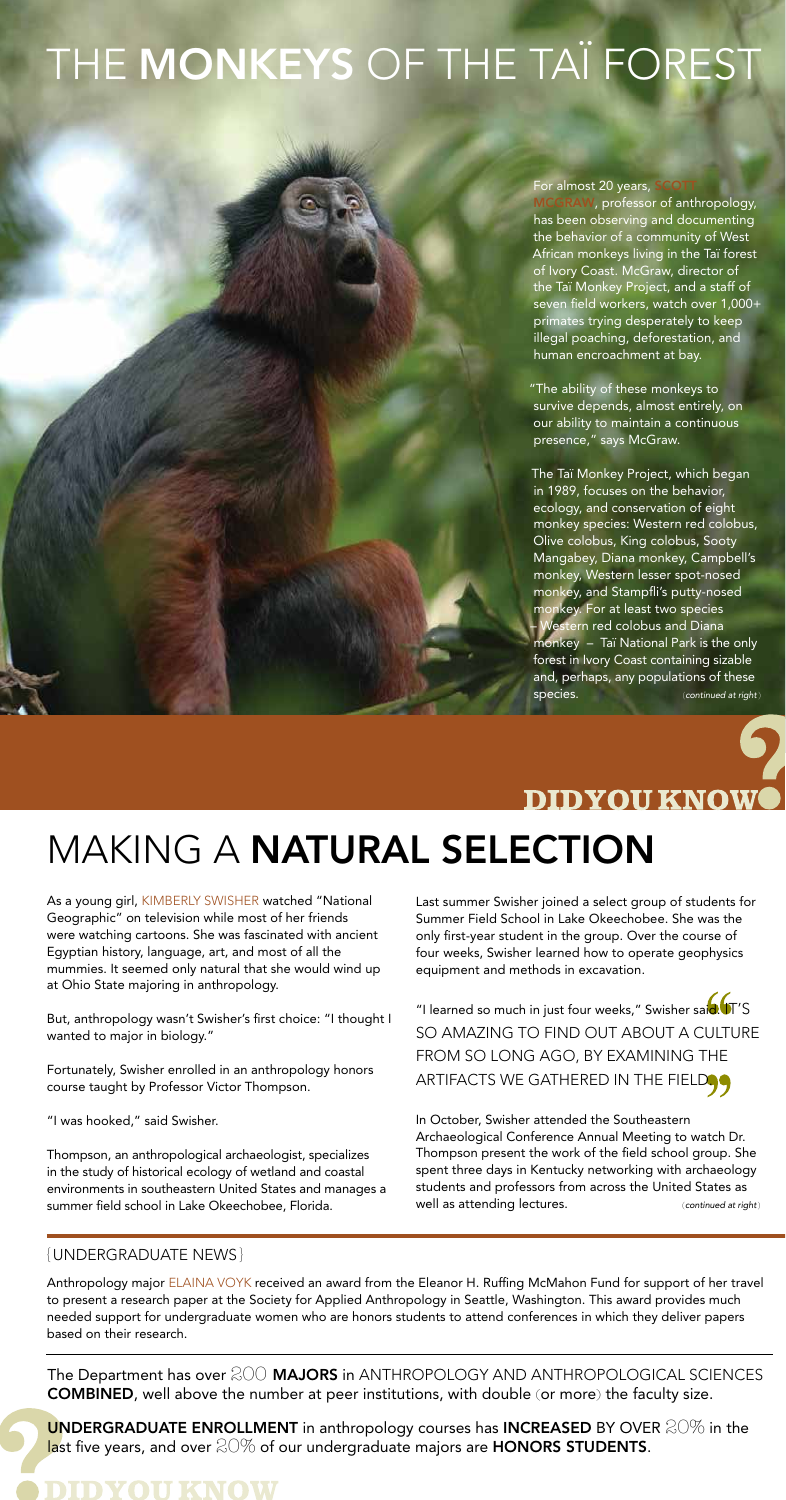high profile park with a long history of international support, Taï should enjoy the best possible protection but the reality is quite different. Although it is illegal to hunt in Ivory Coast, poaching is rampant throughout the country and widespread in the Taï National Park.

"In the last 20 years, we were out of the Project area for one day and in that small frame of time, poachers killed 17 of our monkeys," said McGraw.

That portion of the park that is home to the Taï Monkey Project may be the

last stronghold for a number of West African primates. McGraw offers a stark assessment of the likelihood of survival of the Taï monkeys if funding for the project dries up: "Whether these monkeys survive rests in large part on the continuous presence of researchers and staff. We know that the density of monkeys and chimpanzees drops dramatically immediately outside our project area."

"Because multiple species can be observed in a single habitat, our studies provide insight into species-specific adaptive strategies and in so doing, advance our understanding of the relationship between behavior and ecology in primate evolution," explains McGraw<sup>1</sup>F THESE ANIMALS disappear from this place, we lose one of the few remaining opportunities to witness first-hand the interaction between primates, their behavior, AND THEIR HABITATES

> *If you are interested in establishing a fund to support Ohio State's presence in the Taï Sanctuary, contact McGraw at McGraw.43@osu.edu or phone* (*614*) *688-3794.*

OUR FACULTY are internationally recognized EXPERTS in EVOLUTION, ECOLOGY, and **ENVIRONMENTAL IMPACT** on past and living primates and humans.





pictured at left: An endangered western red colobus monkey (Procolobus badius), above: Scott McGraw, at left, pictured with Bertin – one of the Tai Monkey Project field assistants.

"This is what I love about being an anthropology major," explained Swisher. YOU HAVE THE opportunity to work one on one with professors and attend conferences where you learn how YOUR RESEARCH IS PART OF A BIGGER PROJECT.

McGraw has been involved with the Taï Monkey Project since 1991, when he conducted field work there as a graduate student. He became the project's director in 2003. In 2009, McGraw applied for and received a grant from the National Science Foundation to help support the costs associated with running the project and keeping field assistants in the forest through 2012.

"My staff of seven is charged with protecting over 1,000 monkeys across hundreds of hectares of forest, seven days a week, 24-hours a day," offers McGraw. "It's a Herculean task."

The Taï National Park was designated a World Heritage Site in 1982. As a

> *Swisher is a second year student from Middleport, Ohio, so named for its proximity between Pittsburgh and Cincinnati on the Ohio River. Her father and brother are Ohio State alumni. She enjoys running in her spare time and hopes to attend graduate school to focus on archaeology, her favorite subfield of anthropology, after she completes her BS in anthropological sciences.*

of our FACULTY members teach undergraduate courses, ensuring that students have access to scientists on the **CUTTING EDGE** of their discipline.  $1()()$ %

DIDYOH KN(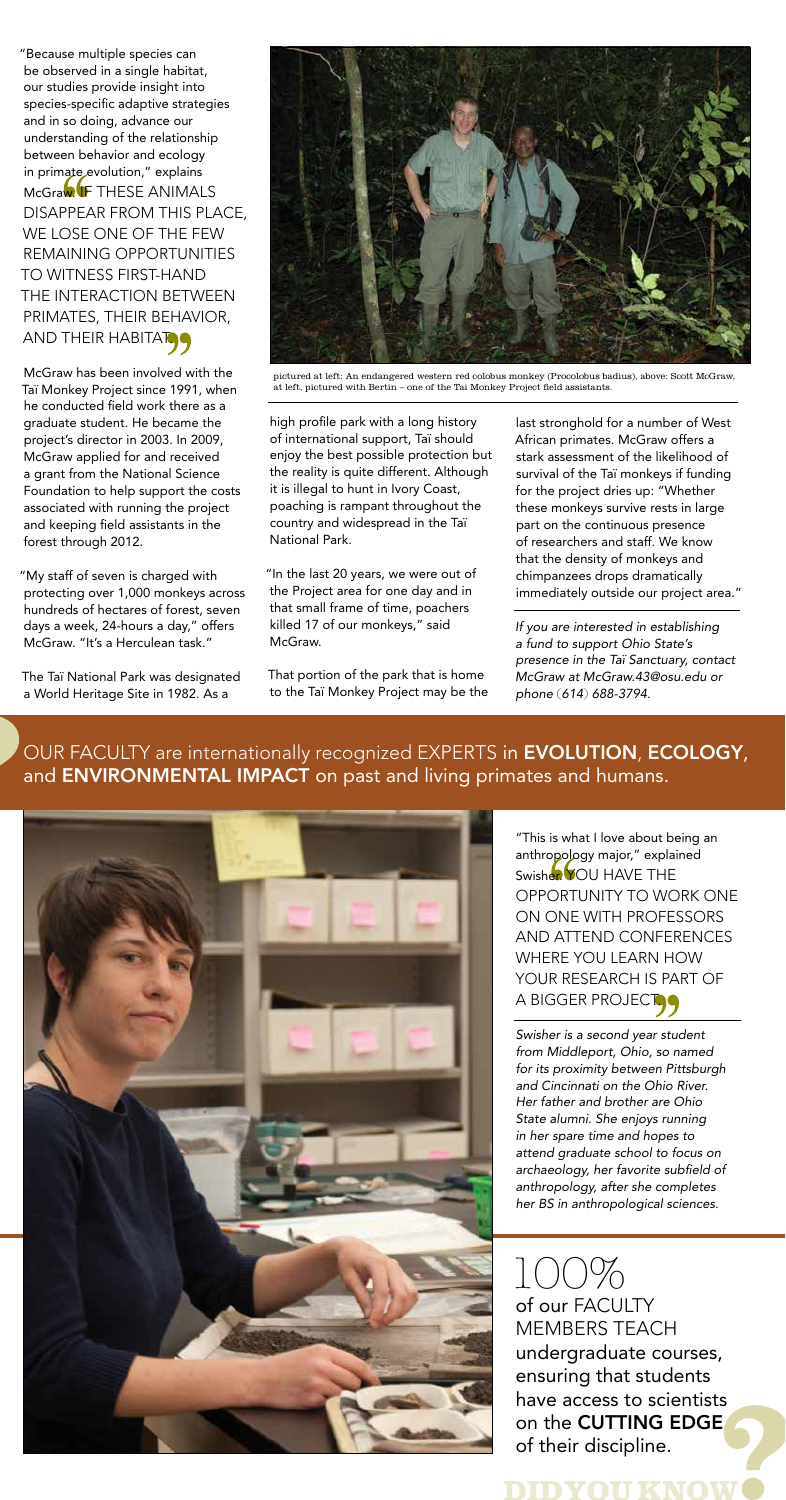MARK MORITZ, assistant professor, anthropology, is leading a five-year interdisciplinary study on the ecological

mechanisms that govern relationships between humaninduced environmental changes and the emergence and transmission of infectious diseases.

# THE **ECOLOGY** OF Infectious Diseases

Moritz, along with colleagues from Ohio State's Department of Geography and the Colleges of Public Health and Veterinary Medicine, received a \$2,370.821 grant from the National Science Foundation (NSF) and the National Institutes of Health (NIH) Ecology of Infectious Diseases (EID) program to study transmission of Foot and Mouth Disease Virus (FMDV), a globally-significant pathogen, in networks of livestock movements in the Far North Region of Cameroon.

"Understanding disease transmission is critical for reducing disease incidence, and for predicting the effects of environmental changes such as global warning," said Moritz. Pastoralists in the North Province of Cameroon risk losing their livelihoods due to drought, conflicts, and diseases

The NRC RESEARCH DOCTORATE ASSESSMENT results were released last year. The report covered more than 5,000 doctoral programs in 62 fields at 212 institutions. The Department of Anthropology was ranked in the  $15TH$  percentile in PUBLICATION PRODUCTIVITY, top  $25TH$  percentile in RESEARCH ACTIVITY, and  $\text{TOP}$  ONE THIRD in academic positions PLACEMENT. Academic Analytics places Ohio State Anthropology as among the  $\text{TOP 25}$  anthropology departments in virtually EVERY category of teaching and research.

> such as FMDV. They employ a variety of strategies to minimize these risks, including: mobility, diversification, herd maximization, and livestock exchanges. Moritz and his group have designed a study that models the systems of livestock movements and disease epidemiology in this region to better inform management of rangelands and livestock.

> Since 1993, Moritz has been studying the transformation of African pastoral systems and investigating how pastoralists in Cameroon have adapted to changing ecological, political, and institutional conditions affecting their lives and livelihoods.

Moritz is the recipient of an NSF Faculty Early Career Development award (CAREER), the Foundation's most prestigious award in support of junior faculty.

## NRC RESEARCH DOCTORATE ASSESSMENT



Clark Larsen on site in Catalhoyuk, Turkey, one of the earliest cities in the world. Larsen studies the impact of urbanization and intensification of farming on health and quality of life in archaeological contexts.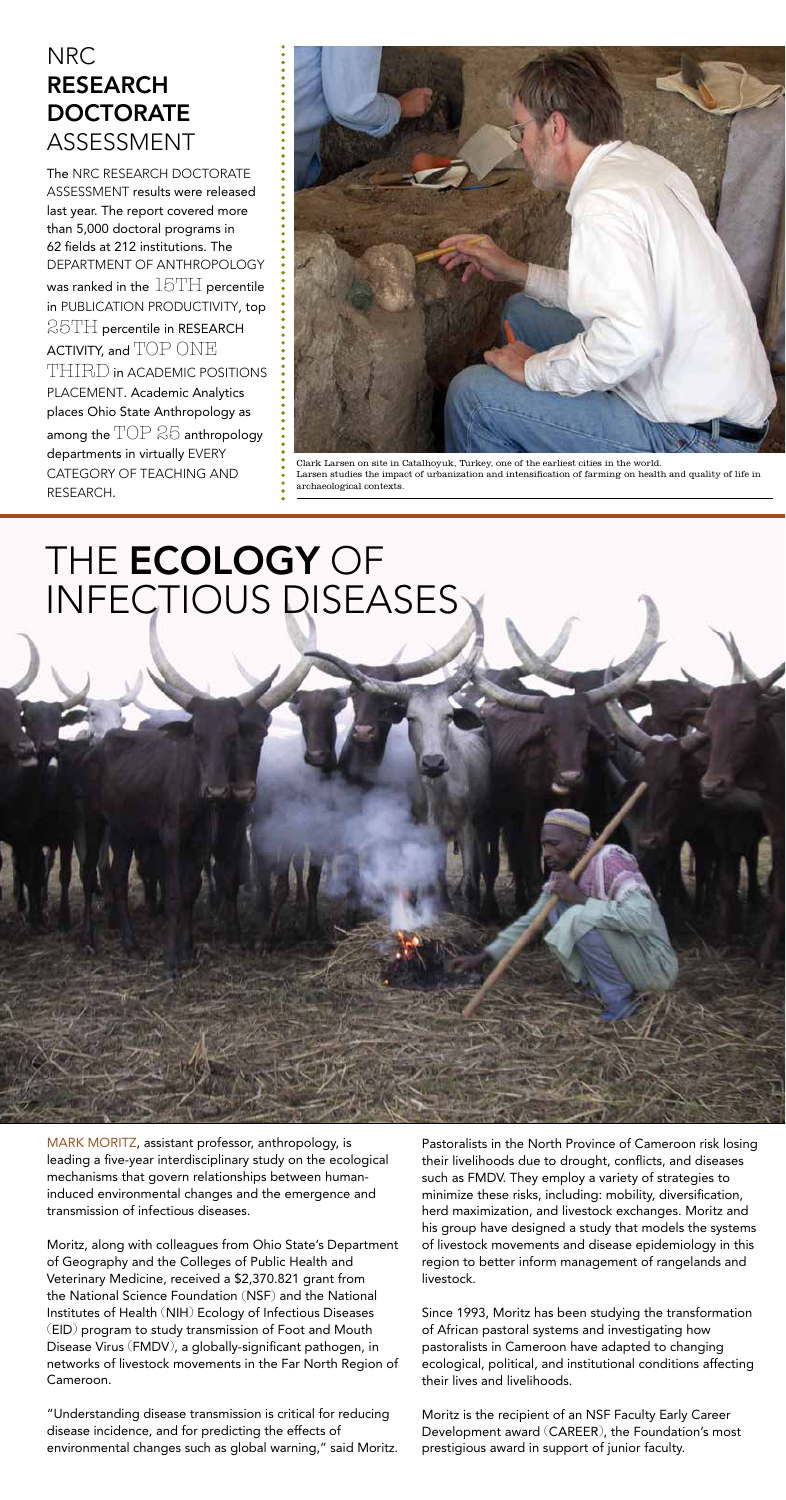A record number of our graduate students - HEATHER JARRELL, LAURIE REITSEMA, LESLEY GREGORICKA, and ZAC HUBBELL - won the William Pollitzer Travel Award for the annual meetings of the American Association of Physical Anthropologists. This national award was given to students who wrote an essay on the relevance of anthropology in the age of genomics and genetic testing.

GIUSEPPE VERCELLOTTI was awarded first place in the Social and Behavioral Sciences category for his presentation at the Hayes Graduate Research Forum, *Human Growth, Environmental Stress, and the Costs of Reproduction*. The paper, carried out with Barbara Piperata, reports on their analysis of heights and body proportions in Brazilian Ribeirinhos.

ZACHARIAH HUBBELL doctoral candidate, won the 2011 American Society for Bone and Mineral Research Young Investigator for his presentation, *Characteristics of bone structure during growth: a comparison of the age-associated patterns of change in cortical bone geometry and trabecular bone microarchitecture in the human tibia*, held at the National Institutes of Health in Bethesda, Maryland.

Doctoral student LISE BYARS GEORGE, was selected to represent Ohio State's AGEP program – Alliances for Graduate Education and the Professoriate – at the Compact for Faculty Diversity's Institute on Teaching and Mentoring.

LESLIE WILLIAMS was awarded a year-long fellowship from the German Academic Exchange Service for support of her dissertation research at the Bavarian Natural History Museum in Munich, Germany, *Health in Germany during the Little Ice Age* (*AD 1300-1850*)*: The Effects of Social, Economic, and Climatic Instability*.

JENNIFER SPENCE received a William S. Pollitzer Travel Award from the American Association of Physical Anthropologists for presentation of her research at the 2010 AAPA meeting.

ERICA CHAMBERS and LISE BYARS each received an OSU Ray Travel Award for travel to present research results to the 2010 meetings of the American Association of Physical Anthropologists.

VS, professor, received The Ohio State University 2010 Distinguished Diversity Enhancement Award for his demonstrated commitment to enhancing diversity at Ohio State. Throughout his 19 years in the department, Crews has directed much of his scholarly research toward exploring diversity and health issues among ethnic groups such as African and Native Americans. Crews serves on four University Senate committees — Faculty Hearing, Rules, Steering, and Diversity.

> Lesley Gregorika's National Science Foundation Doctoral Dissertation Improvement grant was approved for the support of her PhD research, *An Isotopic Investigation of Mobility, Exchange, and Tomb Membership in Bronze Age Arabia*.

SCOTT MCGRAW, professor, was selected as Joan N. Huber Faculty Fellow for 2011 in recognition of his first rate scholarship. Fellows are nominated by department chairs and receive an annual cash award of \$5,000 a year for three years to further their research programs.

AM STOUT, professor, was selected Fellow of the American Association for the Advancement of Science (AAAS). Stout was singled out for distinguished contributions to skeletal biology and forensic anthropology, especially in regard to the central role of histological structures for documenting life history. He joins a very distinguished group of colleagues who are recognized around the world as key innovators and leaders in their fields.

BILL DANCEY, associate professor emeritus, archaeology, was selected for the Distinguished Career Award by Midwest Archaeological Conference (MAC) in recognition of his demonstrated excellence and contribution to the advancement of Midwestern archaeology.

100% of STUDENTS GRADUATING with PhD degrees in the last five years are **EMPLOYED IN** UNIVERSITY and anthropology research or applied positions. Of the  $19$  PhDs,  $14$  have positions in universities and  $5$  have positions in government or private-sector positions.

JEFFREY COHEN, associate professor, anthropology, is the author of a new book: *CULTURES OF MIRGRATION: THE GLOBAL NATURE OF CONtEMPORARY MOBILITY* (University of Texas Press, August 2011) - How migration is defined, approaches to understanding global patterns of human movement; and an evaluation of contemporary movers from places including Mexico, Turkey, Pakistan, West Africa and Asia among other



McGraw is an evolutionary primatologist who combines his interest in functional anatomy and ecology to explore the evolution, morphology, and behavior of monkeys, apes, and humans. He is associate editor for *American Journal of Physical Anthropology, Journal of Human Evolution,* and *African Primates* and is a senior panel member for the National Science Foundation.

Dancey's research interests include researching internal settlement structure along with analytic approaches to measuring functional and social properties of settlements. He is involved in the investigation of culture change during the Woodland Period of central Ohio, including the demise of the Hopewell Phenomenon. Dancey is the author of two books, *Archaeological field methods: An introduction*, and *The First Discovery of America: Archaeological Evidence of The Early Inhabitants of The Ohio Area*.

### ${FACULTY NEWS}$   ${GRADUATE NEWS}$

Richard Yerkes, professor, was awarded a grant of \$149,991 from the NSF International Research Experiences for Students (IRES) program for the project, *IRES: U.S.-Hungarian-Greek Collaborative International Research Experience for Students on Origins and Development of Prehistoric European Villages*. The grant will allow 15 American students and postdoctoral fellows the opportunity to join an international research team led by Yerkes and others in a study of prehistoric agricultural villages on the Great Hungarian Plain.

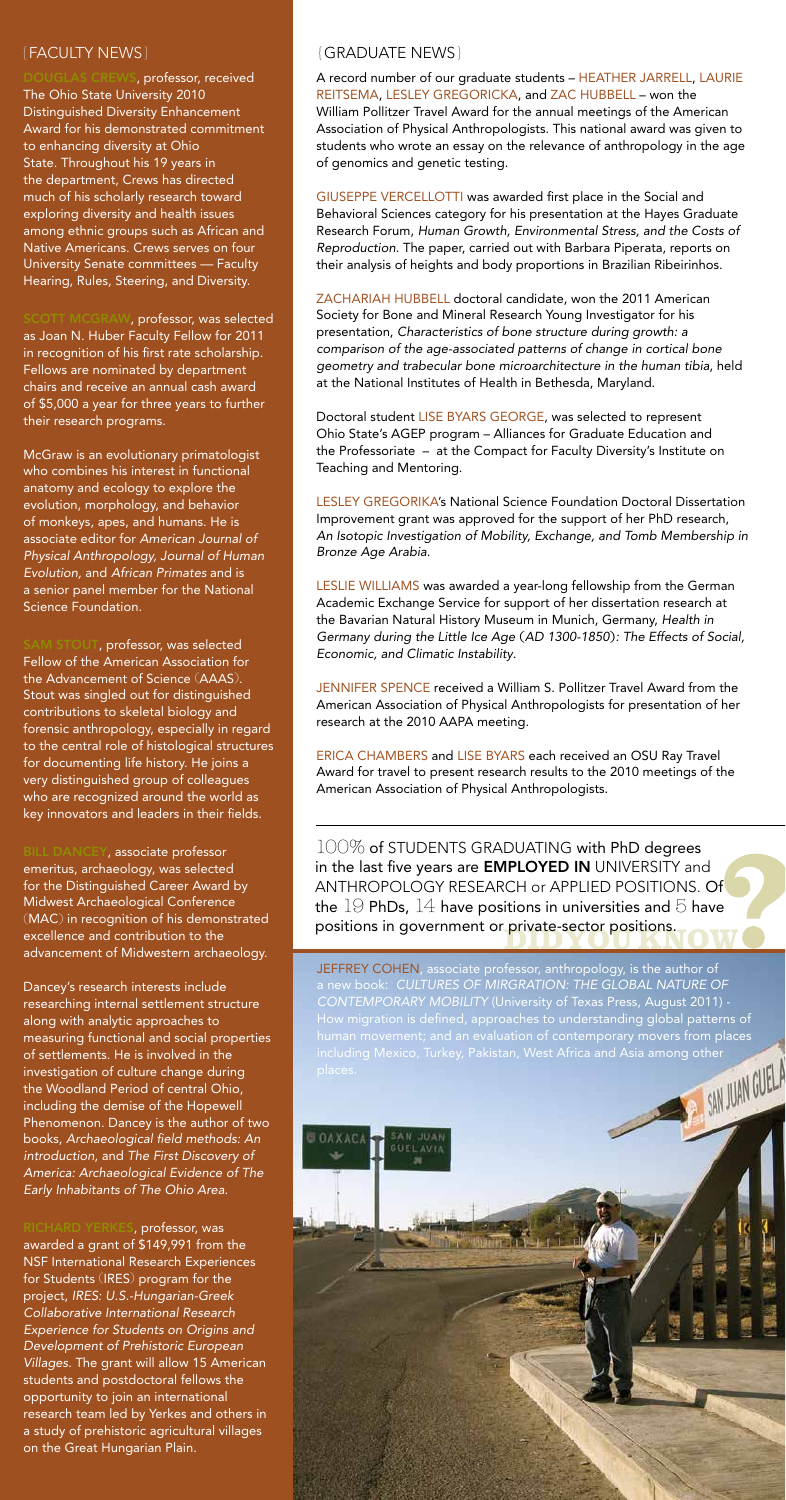# SEARCHING FOR MISSING AMERICANS

TIM GOCHA and LARA MCCORMICK spent fall quarter in Vietnam, on a recovery mission.

# travel abroad LEADS TO GIVING back home

ELIZABETH (BETSY) SALT is passionate about traveling and studying abroad. She is equally dedicated to philanthropy. With the establishment of the Elizabeth A. Salt Anthropology Travel Award for graduate students engaged in dissertation research abroad, Salt ensured a legacy to both.

**COMY PARENTS TAUGHT ME THAT IF YOU HAVE THE** means to help others, you need to do so," said Salt. "I've become aware of a real need for travel funds for anthropology graduate students hoping to do their doctoral field WORK ABROAD.

Salt earned her MA in anthropology in 1975 concentrating on the study of archaeology under the guidance of and as a research assistant to Professor Bill Dancey. She was awarded a master's degree in library science from Indiana University in 1979. Since 1983, Salt has been working, as a cataloging librarian, at Otterbein University where she also is the librarian



liaison for the subjects of modern languages, international literature, religion/philosophy, deaf studies, and anthropology. She also reviews new books in anthropology and archaeology for *Library Journal*.

In addition to her lifelong love of books, Salt was inspired by her anthropology studies at Ohio State to travel to many parts of the world to gain a greater understanding of various diverse cultures. She has visited fifty-eight countries and a number of remote islands such as Montserrat (West Indies) and Pohnpei (Micronesia), which she first learned about from her Ohio State anthropology professors.

"I want these students to have the opportunity to immerse themselves in other cultures and learn from them as I have," explained Salt. "I want to help them travel for field research without having to worry about the financial burden of their travel expenses."

Salt herself will be traveling abroad later in the year as part of a librarian exchange program at Shanghai Jiao Tong University in China.

*More information about the Elizabeth A. Salt Anthropology Travel Fund can be found at anthropology.osu.edu.*

Last summer, the graduate teaching associates and doctoral candidates in anthropology, were appointed to the U.S. Joint POW/MIA Accounting Command (JPAC) to participate in investigations and recovery operations of American military war dead. They are were two of only six graduate students from across the United States selected for the fall 2010 installation of the program.

"JPAC selects only the nation's top postgraduates in anthropology," said Clark Larsen, chair of the Department of Anthropology. "We have been enormously successful in placing our graduate students at JPAC, reflecting Ohio State as the go-to place for excellence in graduate training in forensic anthropology and skeletal biology."

The mission of JPAC is to achieve the fullest possible accounting of all Americans missing as a result of the nation's past conflicts. Recovery teams travel throughout the world to recover Americans missing from the Vietnam War, the Korean War, World War II, and the Cold War.

For Gocha and McCormick, the JPAC appointment was more than a career-building opportunity; it was a personal commitment.

"Military service runs in my family," said Gocha. "My great-great-great grandfather fought for the Union in the Civil War, my great grandfather saw battle in World War I,

both of my grandfathers served in World War II, two uncles fought in Vietnam and my cousin is currently stationed in Iraq." McCormick shared a similar family history, "My father served in Korea and my brother, a national guardsman, volunteered for duty in Kuwait, during the 'Iraqi Freedom' campaign."

Gocha and McCormick spent August and September on Hickam Air Force Base in Honolulu, Hawaii in JPAC's Central Identification Laboratory, the largest forensic anthropology laboratory in operation. There, they received intensive training in the identification and reconstruction of fragmentary and complete human skeletons, recovery and analysis, and scene processing.

In October, they were deployed to serve five weeks as team members on military search and recovery teams in Vietnam. Gocha and McCormick joined over 60 other JPAC team members investigating and excavating several sites associated with Vietnam War losses.

Recovery teams searched the Yen Bai, Dien Bien, and Kon Tum provinces at sites where six Americans may have perished. Investigation teams authenticated eyewitness leads and conducted field research, searching for information for 21 unsolved cases. Their approximately 40 day long undertaking marked the 101st Joint Field Activity in Vietnam. (*continued at right* )

## **DIDYOU**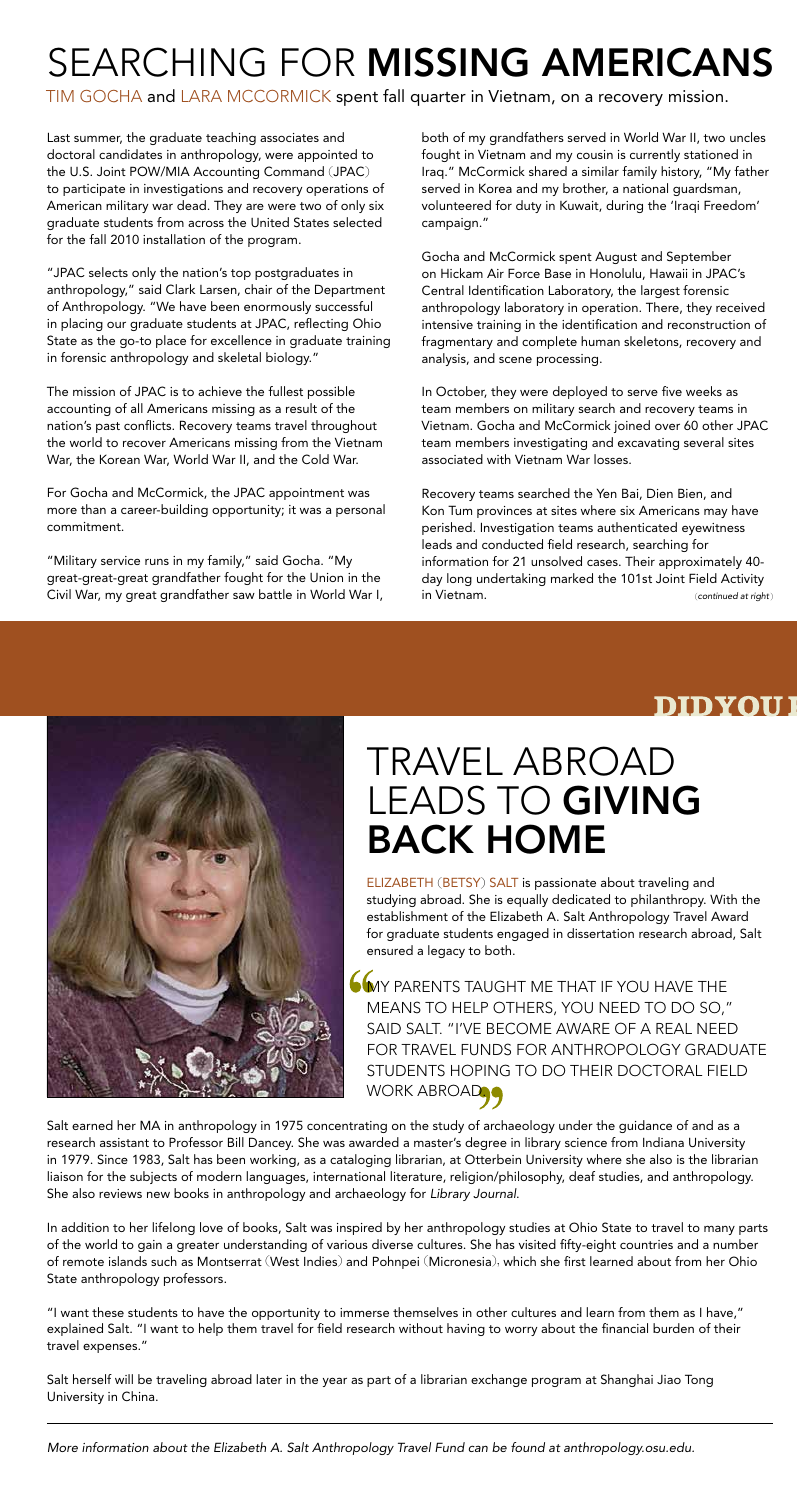



**EVERYTHING ABOUT THE EXPERIENCE WAS** unbelievable," said Gocha. "We were able to work directly with some of the nation's top forensic anthropologists, and at times aid them in actual case work – the hands-on experience in the field is what truly set the experience apart from a traditional academic setting." McCormick agreed, "The applied nature of the forensic work and the importance of this mission made this appointment a ONCE-IN-A-LIFETIME OPPORTUNITY

These bones were found in a modern day trash pile (midden) of a recreational hunter. They are used for teaching students the differences between human and nonhuman remains, which is an invaluable skill, both when investigating a forensic case or archaeological site. Image courtesy of Dr. Jules Angel, director, Ohio State's Forensic Anthropology Case Team (FACT).

The Department has LEADING PROGRAMS in the United States in bioarchaeology and archaeobotany.



Gocha and McCormick returned to Hickam Air Force Base in December, where they participated in two arrival ceremonies in honor of the sacrifice made by the individuals whose remains were recovered.

"Working alongside active military and a professional forensic anthropologist in search of men who gave their lives for our country is something not easily described, but something that will stay with me forever," said Gocha.

*Listen to Gocha describe his experience with JPAC at go.osu. edu/jpac and view Gocha, McCormick and their archaeological and investigation team at go.osu.edu/jpac-photos.*

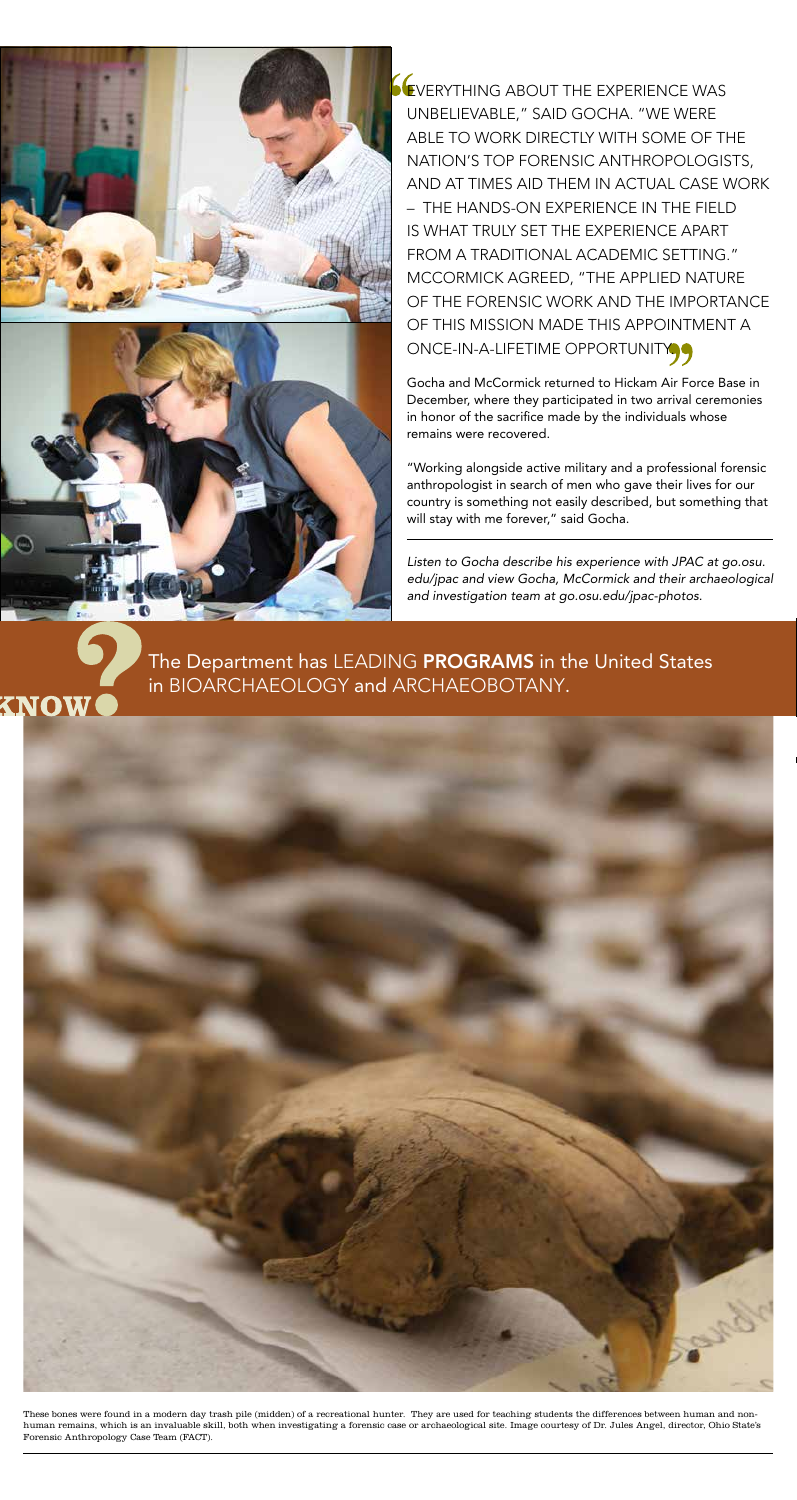| Mail this form to:<br>Department of Anthropology<br>The Ohio State University<br>4034 Smith Laboratory<br>174 W. 18th Ave<br>Columbus, Ohio 43210 |     |
|---------------------------------------------------------------------------------------------------------------------------------------------------|-----|
| Name <b>Name</b>                                                                                                                                  |     |
| street                                                                                                                                            |     |
| $\overline{\text{state}}$<br>$\overline{city}$                                                                                                    | zip |
| Degree                                                                                                                                            |     |
|                                                                                                                                                   |     |
| Email 2008                                                                                                                                        |     |
|                                                                                                                                                   |     |
| Tell us your news (professional and personal):                                                                                                    |     |
|                                                                                                                                                   |     |
|                                                                                                                                                   |     |
|                                                                                                                                                   |     |
|                                                                                                                                                   |     |
|                                                                                                                                                   |     |
|                                                                                                                                                   |     |
|                                                                                                                                                   |     |
|                                                                                                                                                   |     |
|                                                                                                                                                   |     |
|                                                                                                                                                   |     |

#### WE WOULD LIKE TO HEAR FROM YOU!

Please take a moment to fill out this form and return it so that we can share your stories in our next newsletter.

**GLOBAL FOOD CRISIS: This multidisciplinary** course explores the causes, consequences and potential solutions to the global food crisis.

Academic offerings in the Department of Anthropology continue to grow in an effort to respond to student interests and to reflect the timely issues of our world.

. . . . . **. . . . . . . . .** 

Archaeology of the Pacific Islands: Introduces the prehistory of the Pacific Islands from an archaeological perspective. It emphasizes voyaging, colonization, and the emergence of cultural complexity.

Research Design and Ethnographic **METHODS:** Students learn to study anthropological problems through hands-on experience with ethnographic methods, critical discussion of issues in ethnographic research and design an ethnographic study.

#### Spatial Analysis for Anthropologists:

Introduces the analysis of spatial data in anthropological research; data collection; analysis using GIS; theoretical and methodological issues pertaining to research design.

### The Department is home to the new INTERDISCIPLINARY MINORS in **FORENSIC SCIENCE** and **EVOLUTIONARY STUDIES**.

{NEW COURSES}